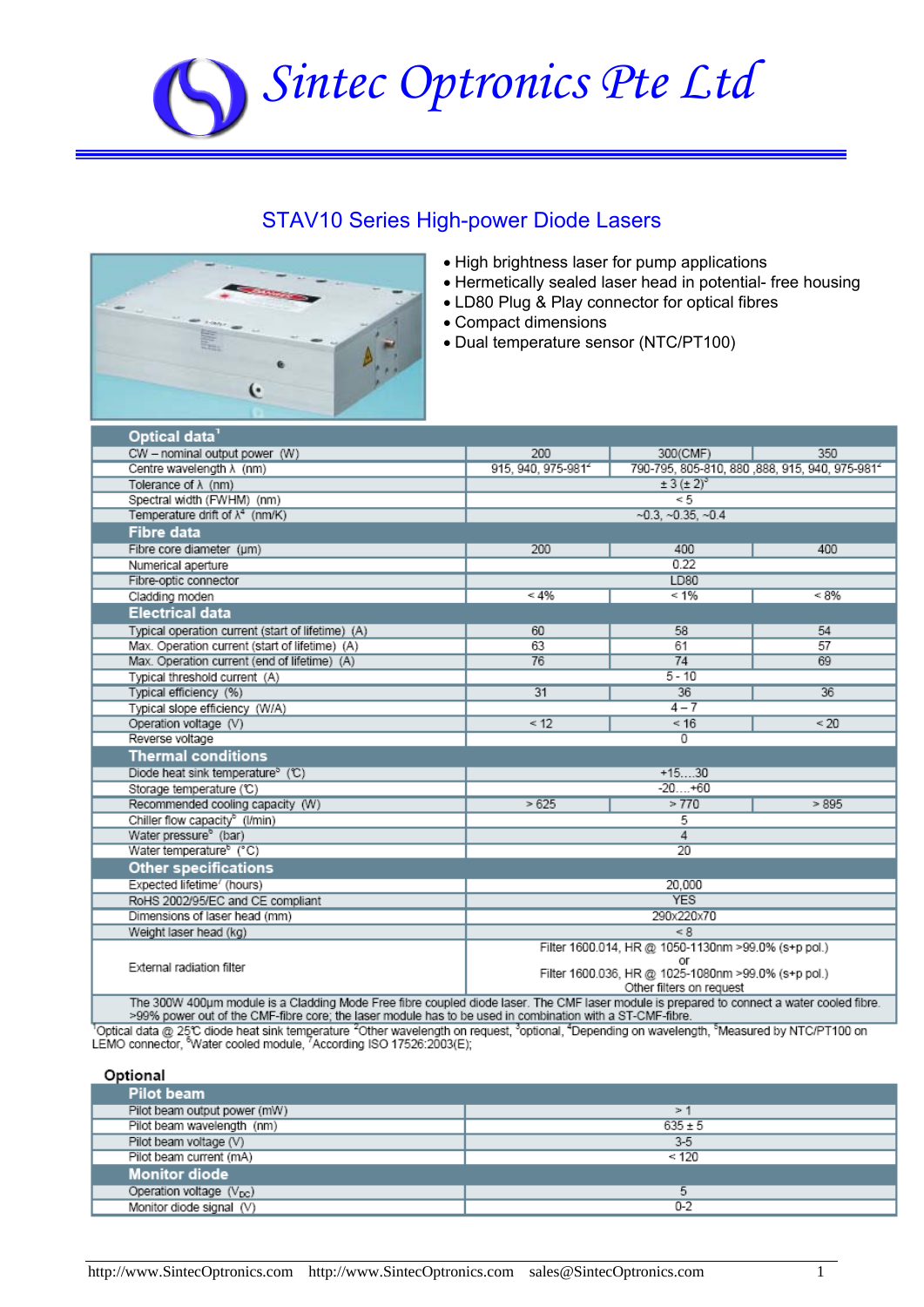#### Product name identification:

#### (pump) ST -DL -F Fiber core Wavelength Wavelength Feature Feature pilot Feature filte monitor diode diameter tolerance laser  $\bullet$ 200 200 790,791,792  $T2 = \pm 2nm$ M0= no P0= no pilot F0 = no filter 793,794,795 monitor diode laser 300(CMF) 400 805,806,807, M3= monitor P2= pilot  $F14 = \text{filter}$  $T3 = \pm 3$ nm Lase 808,809,810 diode 1600 014 880,888  $F36 = filter$ 350 1600.036 915 940 975.976.977 978,979,980 981

#### Example: ST350-F400-DL806-T3M3P0F36 (pump)



- Fibre ST-LD80-F400, 1.5m or 3m
- Laser Diode Driver and Water Cooler
- Integrated Volume Holographic Grating for wavelength stabilization
- Different beam shaping optics (focussing, collimating, fibre-fibre) available
- Installation service and personal introduction on request
- Turn-key systems available
- Customized laser modules and fibres on request



### **Considerations in Safety and Operation**

This is a laser class IV product regarding CDRH regulations and a Laserklasse 4 product regarding DIN:EN60825-1. The laser light emitted from this laser diode is invisible and/or visible and may be harmful to the human eye. Avoid looking directly into the laser diode, into the collimated beam along its optical axis, or directly into the fibre when the device is in operation.

ESD PROTECTION – Electrostatic discharge is the primary cause of unexpected laser diode failure. Take extreme precaution to prevent ESD. Use wrist straps, grounded work surfaces and rigorous antistatic techniques when handling laser diodes.